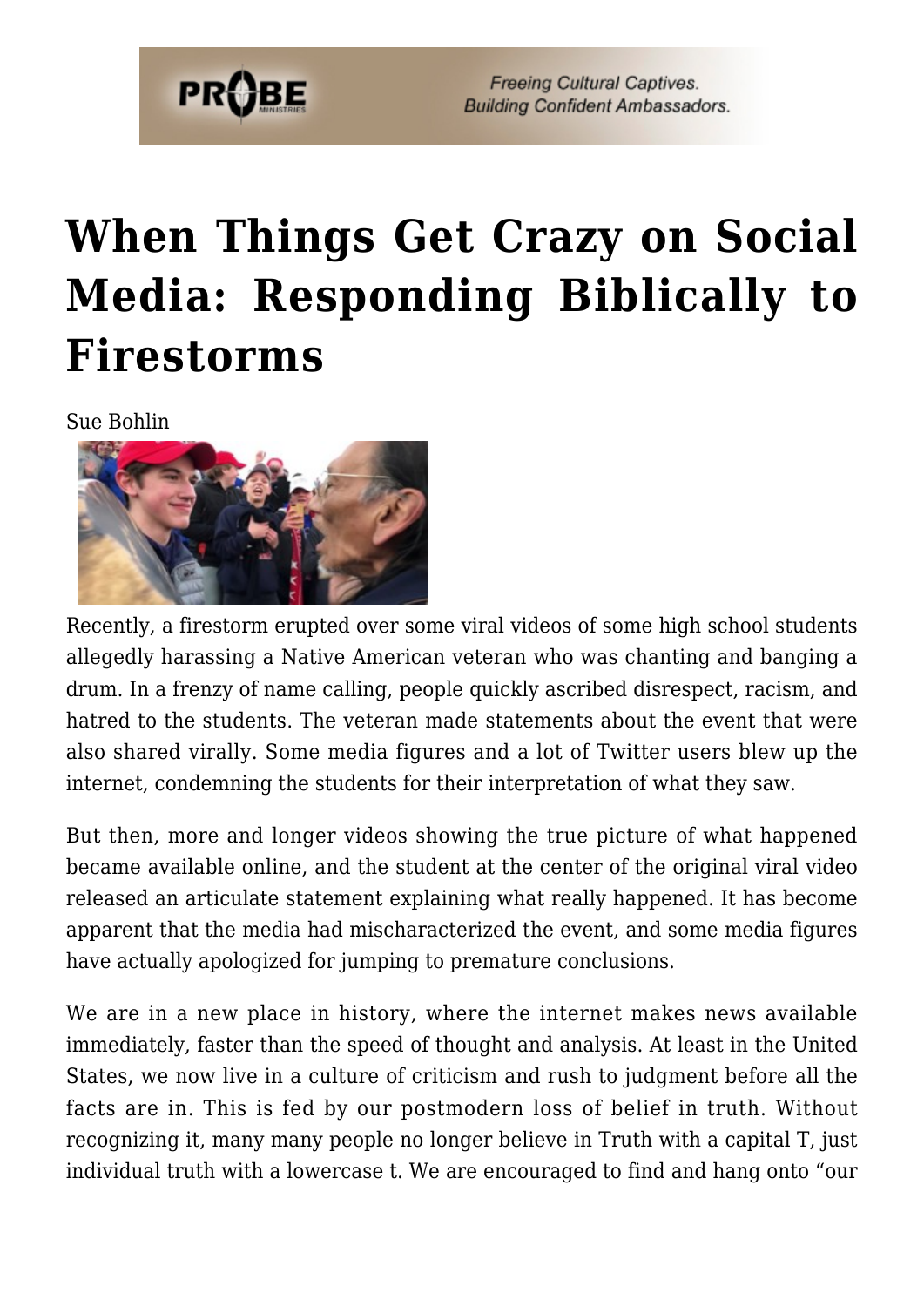

own personal truths" rather than pursue knowledge of what is actually True. (Ever heard the phrase "true for you, but not for me"?)

This loss of confidence in ultimate truth, combined with the technology to record and edit videos that provide what someone wants others to see disconnected from context, has brought us to this place where "fake news" is only distinguishable from real news by investigating the details, assertions and context of what is published and promoted.

That takes time. And deliberation. Neither one is a friend of those who want to manipulate how others think and react.

But we can protect ourselves from this manipulation if we will install a filter of the Bible's sage wisdom that is even more true today than it was 2700 years ago when Solomon wrote Proverbs 18:17:

The first to present his case seems right, till another comes forward and questions him.

As <u>[Dr. Phil](https://www.probe.org/watching-dr-phil-through-a-discernment-filter/)</u> loves to say, no matter how flat the pancake, it always has two sides. And particularly with stories and videos going viral, there's always more information, there's always context, and there's always the worldview and agenda of those pushing the virality. The deeply beautiful truth of this proverb makes for an exquisite filter for every aspect of life. (See my blog post [Headed to the](https://www.probe.org/headed-to-the-courtroom/) [Courtroom\)](https://www.probe.org/headed-to-the-courtroom/)

What creates an online firestorm is people quickly jumping onto social media to comment, judge, and share. The immediacy of the social media universe feeds the bad habit of reacting instead of responding, of blurting out one's first thoughts before giving time to consider alternative explanations or perspectives. This is why the wisdom of the Lord's brother James shines through for us in 2019:

My dear brothers and sisters, take note of this: Everyone should be quick to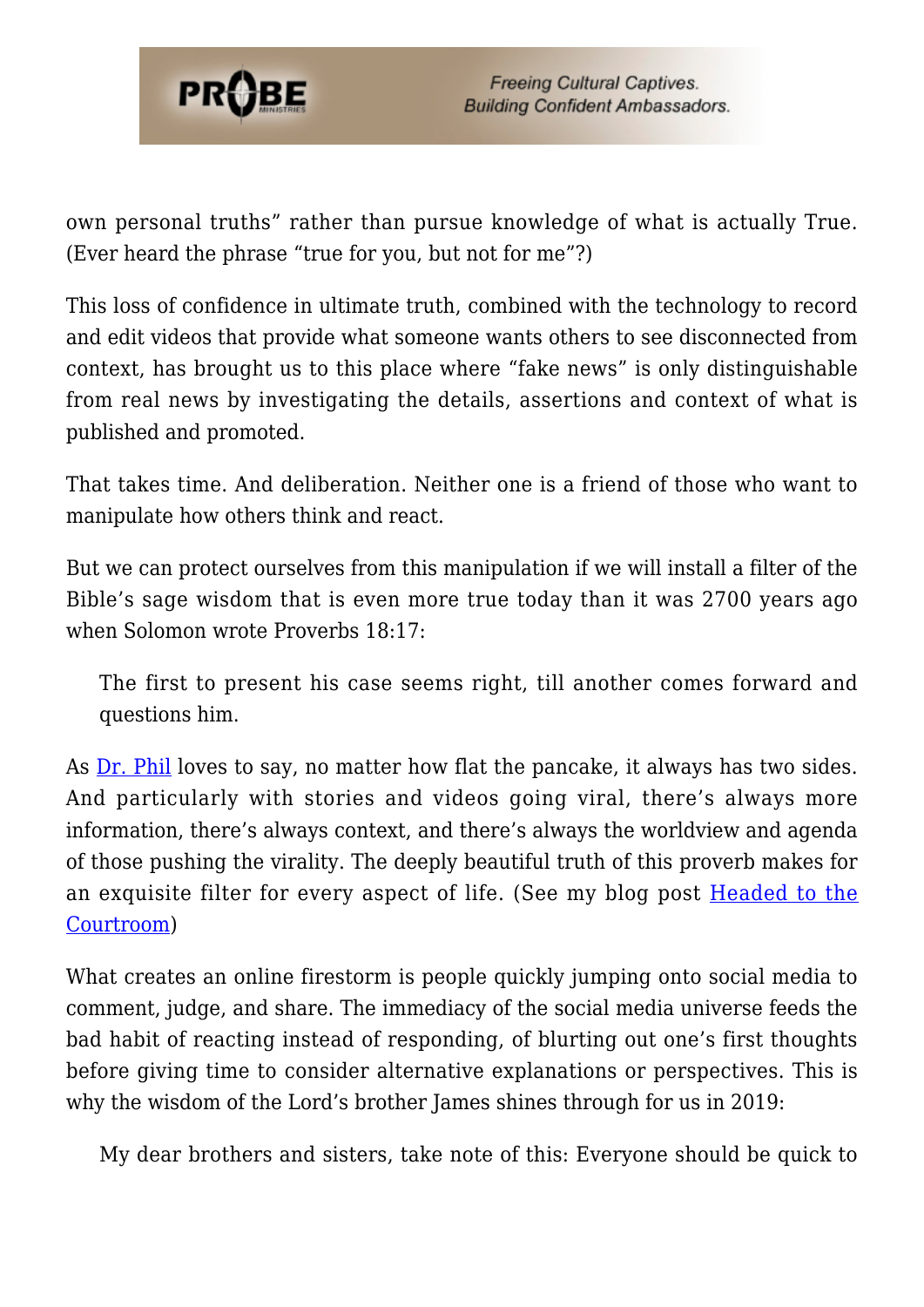

listen, slow to speak and slow to become angry. (James 1:19)

We should also take note of the keen observation that God gave us two ears and one mouth, so maybe we should listen twice as much (and as long) as we speak. Or tap. All three parts of this verse would have a profound effect on the frenzy of social media if more of us followed it!

One final suggestion for a filter as we experience this new post-truth, superimmediate, easily-manipulated world:

So whether you eat or drink, or whatever you do, do everything for the glory of God. (1 Corinthians 10:31)

How do we read a Twitter or Facebook or Instagram feed to the glory of God? By inviting Him into the experience, lifting people and situations before His throne and asking for His blessing, asking Him to show ourselves and others what's true, and remembering that He sees all, knows all, and loves all.

How do we respond to social and news media accounts, rumors and stories to the glory of God? By inviting Him into the way we process these, remembering His word that there's always more to whatever story we are hearing in the moment, and waiting to draw conclusions and take a position.

How do we post and comment on social media to the glory of God? By following His command in Ephesians 4:29—

You must let no unwholesome word come out of your mouth, but only what is beneficial for the building up of the one in need, that it may give grace to those who hear.

God's word has always been a source of great blessing, teaching, reproof, correction, and training in righteousness (2 Timothy 3:16). But perhaps never more than right now!